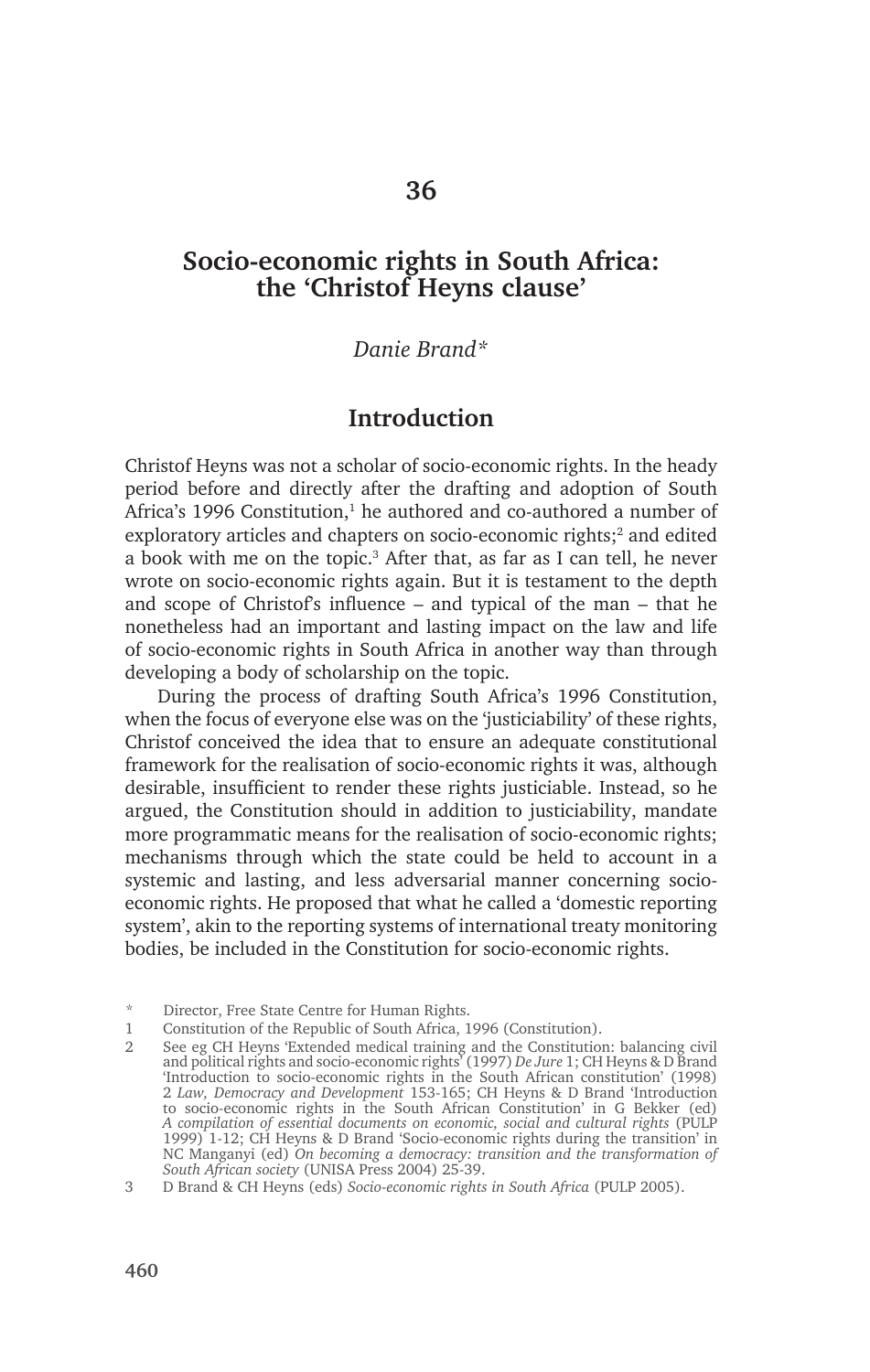Ever practical and strategic, he ensured that this idea was placed before the drafters in the form of a formal proposal, was presented during public hearings in the drafting process and so made its way into the Constitution. The end result was section 184(3) of the Constitution, which states the following:

Each year, the South African Human Rights Commission must require relevant organs of state to provide the Commission with information on the measures that they have taken towards the realisation of the rights in the Bill of Rights concerning housing, health care, food, water, social security, education and the environment.

In this chapter I focus on this section – let us call it the 'Christof Heyns clause'4 - as an important aspect of Christof's professional and scholarly legacy. I describe Christof's idea and vision for 'his' 'domestic reporting system' and then trace what has happened to it since it started to operate. I close with something of a call to action to revive Christof's grand idea.

## **The idea: a 'domestic reporting system'**

I could find nothing on paper on Christof's idea for a domestic socioeconomic reporting system from before it was enacted into the Constitution. Fortunately, once section 184(3) was enacted, the Centre for Human Rights, through Christof, Frans Viljoen and I; and the Socio-Economic Rights Project at the Community Law Centre at the University of the Western Cape, through Sandra Liebenberg, started a project that ran for about five years to advise the Human Rights Commission on the implementation of section 184(3). In the course of this project Christof recorded his idea and vision for section 184(3) a number of times.<sup>5</sup>

The point of departure for Christof that emerges from this record of his ideas is that section 184(3) indeed creates a 'domestic reporting procedure' – that is, a domestic version of the reporting systems employed by a range of treaty monitoring bodies through which to monitor compliance with the treaties they are responsible for. This is important, because it means that for Christof, from the outset, the purpose of the section 184(3) procedure is to require the SAHRC to *monitor* the implementation of socio-economic rights. In other words,

<sup>4</sup> It is not often that someone can be directly credited with scripting something into a constitution, but in this case we can. Although others were also closely involved (Frans Viljoen, Sandra Liebenberg, me) section 184(3) was Christof's idea and he was the driving force behind it being included in the Constitution.

<sup>5</sup> CH Heyns 'Taking socio-economic rights seriously: the "domestic reporting procedure" and the role of the South African Human Rights Commission in terms of the new Constitution' (1999) *De Jure* 195; 'From the margins to the mainstream' (1998) 1(1) *ESR Review* 1 (Heyns 1998a); 'Update on the SA Human Rights Commission. Switching on the monitoring screens' (1998) 1(2) *ESR Review* 19 (Heyns 1998b).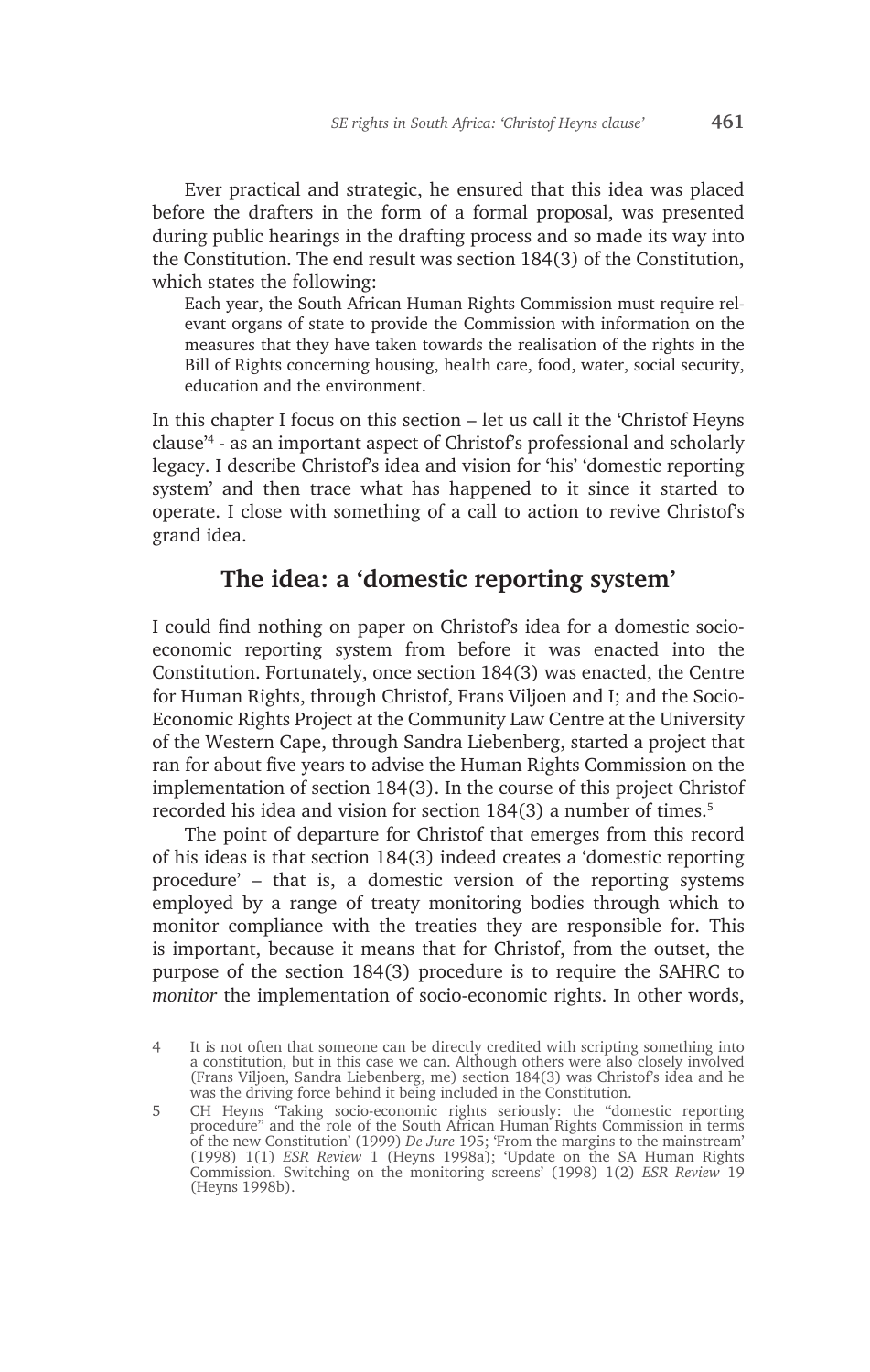rather than simply creating a system for the gathering and presentation of information about the state of implementation of socio-economic rights in South Africa, it requires 'a systematic gathering of information with the view to evaluating compliance with human rights commitments'.6 In Christof's own words:

At the heart of reporting as an enforcement mechanism lies the fact that it creates a duty of justification on the one side and a system of monitoring on the other; a system of introspection and inspection.7

Christof then proceeds to list a number of advantages that a domestic reporting procedures holds, as against reporting systems at international level and as against the courts.

Compared to international reporting systems, the domestic system holds the virtue, quite obviously, of being local: those who impart information to the system 'add the perspective of those who live with th[e] reality daily' and those who receive, process and evaluate that information bear 'intimate knowledge of the resources available to the state in question, and the challenges faced by the state'.<sup>8</sup> In addition, the domestic reporting system 'repatriates' monitoring. Instead of to some remote treaty monitoring body in far-away Geneva, domestic reporting is done to 'an institution which represents the interests of the people of the country itself, to whom the state owes its first duty'.<sup>9</sup> Finally, because it occurs more regularly and on a more ongoing basis than international reporting, the domestic reporting system better lends itself to the kind of 'constructive dialogue' between the monitoring institution (the SAHRC) and those that report to it, that the system is designed for.10

As against courts, the reporting system eschews the reactive, specific complaints based and problem solving nature of judicial work in favour of a more 'systematic and comprehensive approach', arguably better suited to socio-economic rights.<sup>11</sup>

In addition, the domestic reporting system potentially provides a contextualised and embedded accountability mechanism, enabling the people to hold the state to account for its socio-economic rights record on an ongoing, pro-active basis. In this way socio-economic rights are kept on the national agenda through a process that allows broad and

11 As above.

<sup>6</sup> L Chenwi 'Monitoring the progressive realisation of socio-economic rights: Lessons from the United Nations Committee on Economic, Social and Cultural Rights and the South African Constitutional Court' Research paper, Studies in Poverty and Inequality Institute (2010) 38.

<sup>7</sup> Heyns (1999) (n 5) 207. See also Heyns (1998a) (n 5) 2; Heyns (1998b) (n 5) 19-20.

<sup>8</sup> Heyns (1999) (n 5) 208.

<sup>9</sup> As above.

<sup>10</sup> As above.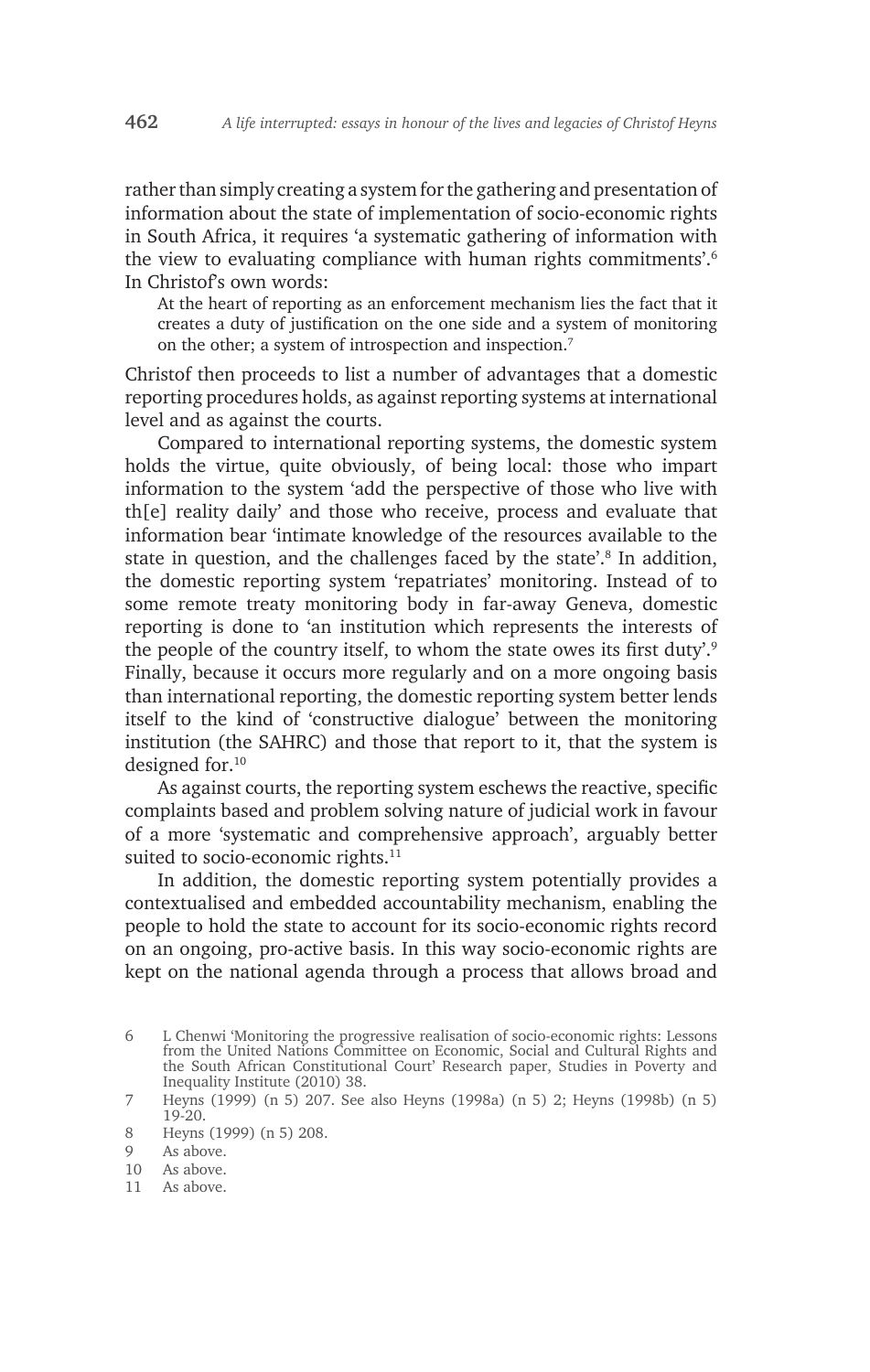diverse participation in both the interpretation of the rights and the assessment of policies and programmes. This enhances democracy and a culture of justification instead of command.<sup>12</sup>

For the domestic reporting system to operate optimally and to achieve the intended aims, so Christof continues, the following practical 'points of departure' must be accepted:

- The process must be managed in such a way as to avoid an adversarial relationship between the Commission and organs of state. Instead, it should be focussed on 'constructive dialogue'. 13
- Ways should be found in which to limit the burden that the reporting system places both on those who must report and the Commission that receives and must make sense of the reports.14
- Linked to the above, reporting should be approached 'holistically', situated within the context of broader international reporting obligations and systems – reporting between these different systems should be coordinated, avoid overlap and feed from one another.<sup>15</sup>
- The system should work in close cooperation with civil society and in particular NGO's, whether through a system of 'shadow reporting' or through NGO's working with or for the Commission or simply through the reports submitted by organs of state from the outset being made available to NGO's for them to consider and evaluate.16

As an aside, before I turn to a description of the manner in which the domestic reporting system was implemented by the Commission: against this background it should be clear that the domestic reporting system was a quintessentially 'Christof' idea. The insistence on a holistic approach, in which the domestic reporting system is firmly entrenched as a smaller part of a bigger scheme, reminds of his fondness for and lifelong fascination with ambiguous South African statesman Jan Smuts, and his philosophy of 'holism'.17 The emphasis on civil society participation and broad, diverse participation in both the interpretative and policy/programme evaluation role of the Commission recalls his notion that human rights do not exist in the abstract, but are made and remade through human endeavour, through struggle.18 The almost immediate turn from the conceptual to the practical, a to-do list, reflects Christof's penchant and talent for making ideas work and his distaste for abstract theorising absent concrete plans.

- 12 Heyns (1999) (n 5) 209.
- 13 Heyns (1999) (n 5) 210.

- 15 Heyns (1999) (n 5) 211.
- 16 Heyns (1999) (n 5) 222.
- 17 See eg CH Heyns & W Gravett '"To save succeeding generations from the scourge of war": Jan Smuts and the ideological foundations of the United Nations' (2017) 39 *Human Rights Quarterly* 574.
- 18 See eg CH Heyns 'A "struggle approach" to human rights' in A Soeteman (ed) *Pluralism and law* (Kluver Academic 2001) 171.

<sup>14</sup> As above.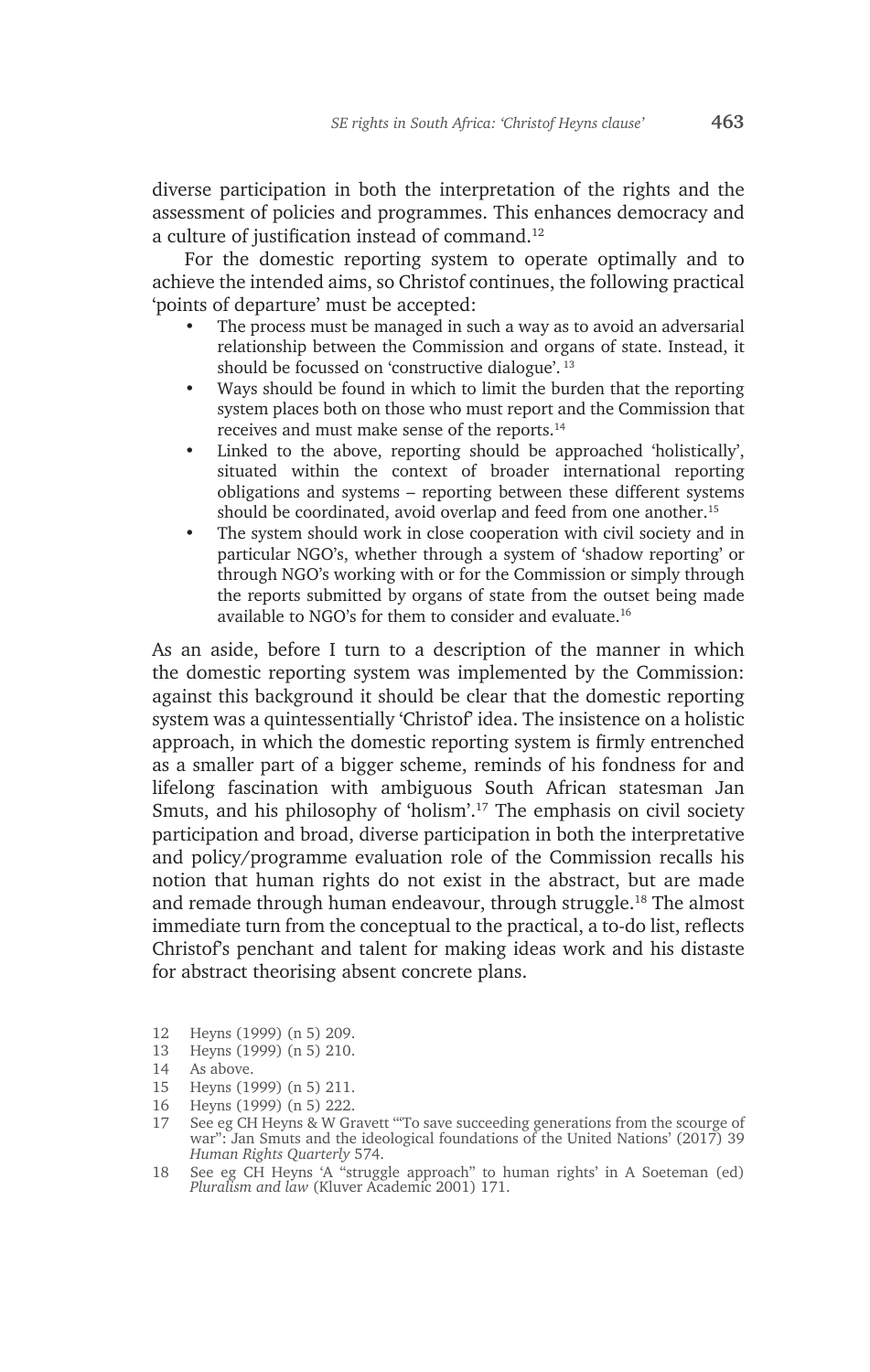# **The practice: the South African Human Rights Commission and what happened**

As already noted above, once the section 184(3) process was included in the Constitution and the Commission turned to its implementation, the Centre for Human Rights at the University of Pretoria (primarily Christof and I) and the Socio-economic Rights Project at the Community Law Centre at UWC (Sandra Liebenberg) collaborated closely with the Commission in an advisory and assistive capacity to get the process up and running.

The collaboration lasted for more or less five years, but almost from the get-go the Commission was at odds with its NGO partners. This centred mostly around four related issues.

First, while the advice from the CHR and the CLC (echoing Christof's practical pointers related above) was that the reporting system at the very least should be implemented in a staged fashion and not all at once, but probably should always be dispersed in some way to lessen the burden on reporters and the Commission and make the process practically feasible, the Commission insisted on not only requesting reports from all relevant organs of state every year on all the listed socioeconomic rights, but also preparing a report annually on everything that was reported to it. Its rationale was that section 184(3), in explicitly requiring it each year to request reports from relevant organs of state about the relevant rights, left it no space to decide, for example to focus on one or two rights only in a given year; or working only with a small group of 'relevant' organs of state from year to year.19

Second, from the outset the Commission never seemed sure whether it was indeed performing a monitoring function, as Christof envisioned (introspection combined with inspection), or simply gathering, collating and presenting information on the state of socio-economic rights implementation in South Africa. While at times the Commission was explicit that its role indeed was to monitor,<sup>20</sup> it also often declared itself opposed to monitoring in the evaluative sense that Christof had in mind.21 Indeed, at the end of the five year period of collaboration with its two NGO partners, the Commission formally decided to move more toward the information gathering rather than monitoring role.<sup>22</sup>

<sup>19</sup> See D Brand & S Liebenberg 'The South African Human Rights Commission. The second Economic and Social Rights Report' (2000) 2(3) *ESR Review* 21 24-25.

<sup>20</sup> J Kollapen 'Monitoring socio-economic rights. What has the South African Human Rights Commission done?' (1999) 1(4) *ESR Review* 30 31.

<sup>21</sup> See eg T Thipanyane 'The Human Rights Commission' (1998) 1(3) *ESR Review* 16 17; D Brand 'The South African Human Rights Commission. The first Economic and Social Rights Report' (1999) 2(1) *ESR Review* 34 35-36.

<sup>22</sup> J Klaaren 'A second look at the South African Human Rights Commission, access to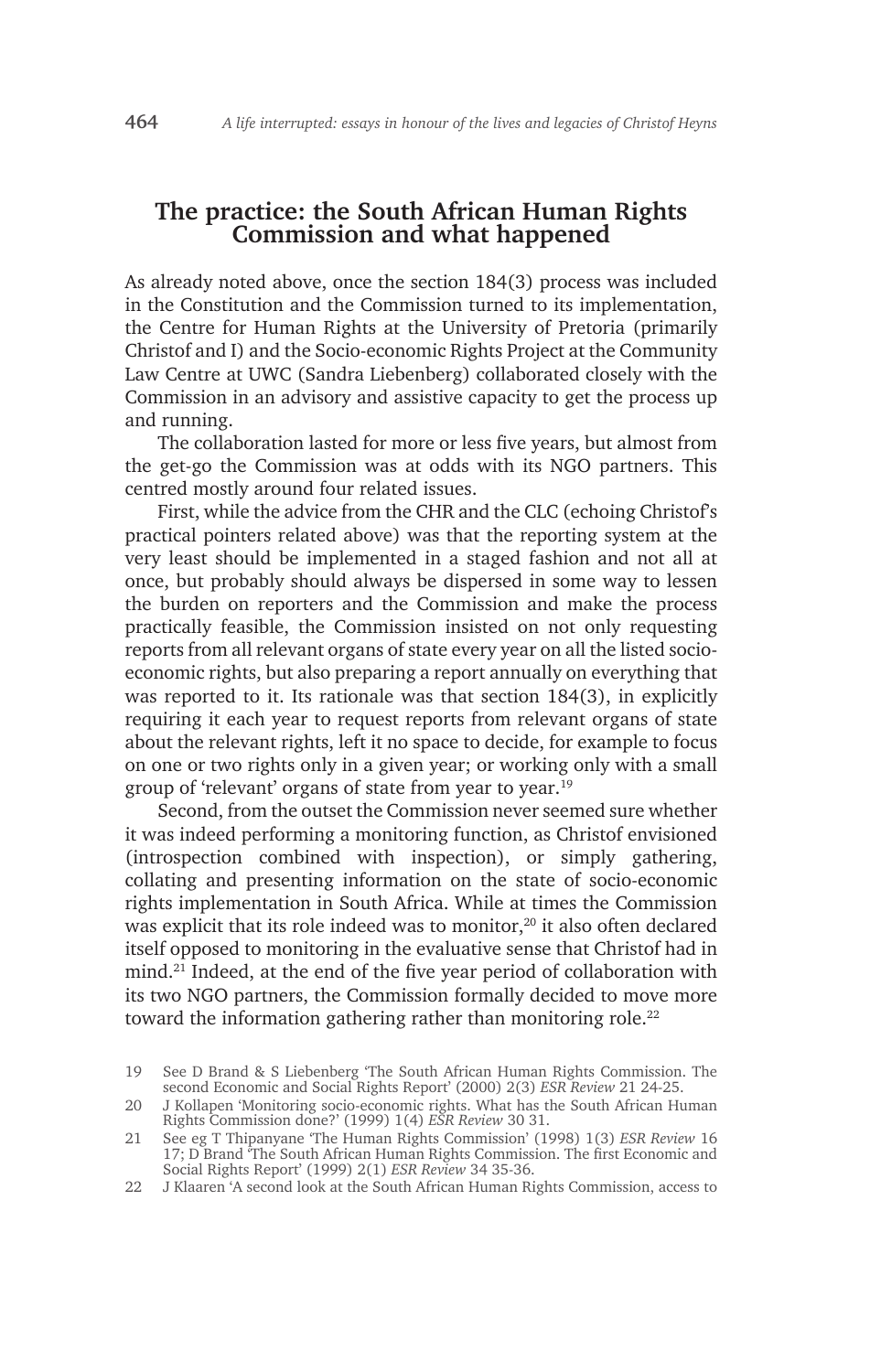Third, when almost from the outset the Commission experienced if not resistance then at least debilitating tardiness from organs of state in submitting their required reports, it elected to issue subpoenas to the relevant officials to appear before it to explain the failure to report. At an early stage already this raised the risk of the Commission jeopardising its relationship with relevant organs of state and putting at risk the constructive engagement with organs of state that the reporting process lends itself to.<sup>23</sup>

Fourth and finally, from the start the Commission adopted the position that, although it appreciates and encourages NGO and broader civil society participation in the section 184(3) reporting process, it would not make public and accessible the reports that organs of state provided to it in their 'raw' form. Instead, civil society would only be allowed entry into the process once the Commission had prepared its own report in draft form, to comment on the draft. The explanation for this position was throughout that the organs of state provided their reports to the Commission in good faith and to make that information public would breach that trust and bedevil the relationship.

In various forms and to various degrees, these four problems in the Commission's implementation of its section 184(3) mandate have persisted. It must be said that the process has progressively weakened, to the extent that it has now more or less ground to a halt.

The Commission produced reports in terms of section 184(3) from 1997/98 to 2012/13 – a total of nine Economic and Social Rights Reports. From 2013 onwards it has not produced another overarching report. Its approach since then has been to continue to request and receive from relevant organs of state reports on the steps they have taken to realise socio-economic rights, but to refrain from preparing its own report to Parliament or for the public. Instead, it has intermittently prepared focussed, much shorter 'policy briefs' on specific aspects of specific rights – such as on a Basic Income Grant as an aspect of the right to social assistance; or on the education of children with special needs. It does seem as though the core of Christof's idea – that the process would be one of real monitoring, involving the receipt, analysis and then critique of information, with conclusions about responsibility for failures or violations – has been jettisoned by the Commission. It seems that efforts are ongoing at least to make the received reports available to the public on an accessible platform, but so far this has come to naught.

From the outside, there appears to be a partial collapse of the Commission's execution of its section 184(3) mandate which was

information and the promotion of socio-economic rights' (2005) 27 *Human Rights Quarterly* 539.

<sup>23</sup> Brand & Liebenberg (n 19) 23.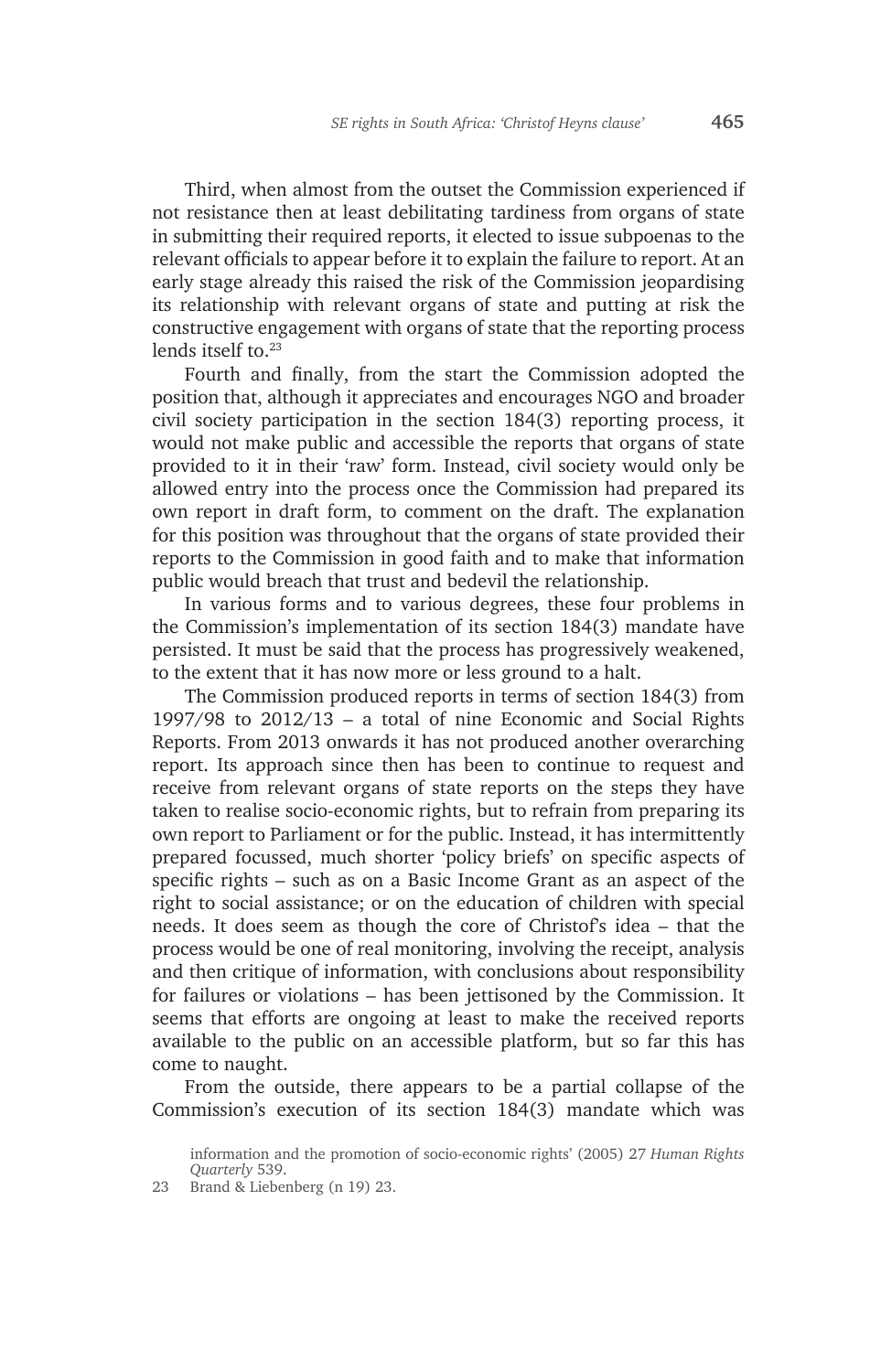brought about by the problems related above. With the scope and depth at which it sought to report combined with its unwillingness to accept NGO assistance at an early stage of the process it seems that the Commission has increasingly lacked capacity to complete the reports at any level of usefulness and eventually simply could not continue to do so. In addition, the Commission experienced increasing and persistent inability or unwillingness on the side of organs of state to participate.

In short, Christof's idea has petered out, because Christof's initial advice was not followed.

#### **What now?**

It seems the height of (tragic) irony that the slow collapse of the Commission's section 184(3) socio-economic rights monitoring function occurred in particular over the last decade or so. During this time South Africa has experienced and is still experiencing a crisis of government. Due to a combination of incapacity, ineptitude and corruption, in particular local and to some extent provincial (and even in some instances – water comes to mind – national) government has failed and in many instances collapsed completely. The impact of this failure or collapse is most evident precisely concerning socio-economic rights. When a municipality disappears, the effect is that its residents do not have water or electricity or access to housing.<sup>24</sup>

Although the root causes of this collapse of what euphemistically is called 'service delivery' are the incapacity, ineptitude, lack of political will and corruption referred to above, the proximate cause is the lack of capacity of the citizenry to hold the government that touches their lives to account. In a province such as my own, the Free State, it is not so much that accountability has failed, as it is that the very notion of accountability – the idea that government can and should be held to  $account - has simply disappeared.<sup>25</sup>$ 

How different might things have been had the Human Rights Commission from the outset approached the potentially powerful accountability mechanism with which it is mandated in terms of section 184(3) in an effective, collaborative, realistic manner? If it had, for example, for a given year focussed in its monitoring on one sphere of government only (let's say local government), in one province only,

<sup>24</sup> See eg E Ellis 'Municipal government crisis: the solution lies far beyond November polls' *Daily Maverick*, 28 September 2021 https://www.dailymaverick.co.za/ article/2021-09-28-municipal-government-crisis-the-solution-lies-far-beyondnovember-polls/ (accessed 26 November 2021).

<sup>25</sup> M Williams 'Accountability is a myth in South Africa. The system is not designed to be responsive to voters' *The Citizen*, 10 November 2021 https://www.citizen. co.za/news/opinion/opinion-columns/2906458/accountability-is-a-myth-in-sa/ (accessed 26 November 2021).